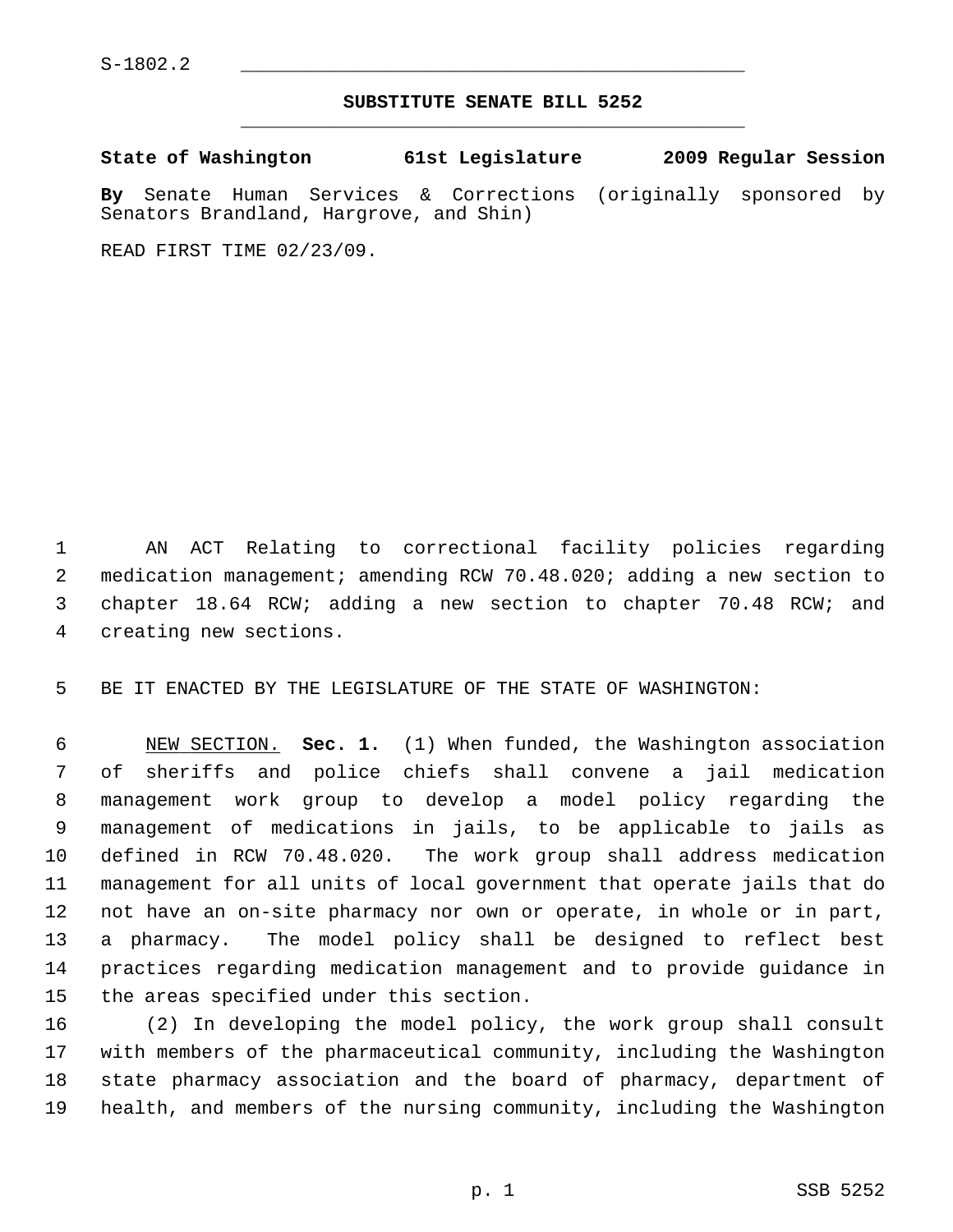1 state nurses association. The work group shall review and consider the 2 current policies and practices of cities and counties throughout the 3 state, as directed in RCW 70.48.071, other state policies and 4 practices, and the standards of national organizations, such as the 5 national commission on correctional health care and the American jail 6 association.

 7 (3) The jail medication management work group shall present the 8 final model policy to the Washington association of sheriffs and police 9 chiefs for adoption or rejection by December 31, 2009.

10 (4) The model policy developed by the association shall provide 11 written guidelines regarding jail policies and procedures for the 12 proper dispensing, storage, control, delivery, administration, and 13 disposal of medications. The guidelines shall address the following 14 matters:

15 (a) Provision for agreement between the jail and a licensed 16 pharmacist, pharmacy, or other licensed health care provider or health 17 care facility to ensure access to pharmaceutical services on a twenty-18 four hour a day basis, including consultation and dispensing services;

19 (b) Intake and screening for inmate medical conditions requiring 20 pharmaceutical services, and evaluation and verification of any 21 pharmaceuticals or medications an inmate has in his or her possession 22 at intake;

23 (c) Notice to inmates of jail policies for gaining access to 24 pharmaceutical services during confinement;

25 (d) Verifying and recording that medications have or have not been 26 delivered, administered, and ingested by an inmate;

27 (e) Reporting by the responsible pharmacist to the jail 28 administrator or chief law enforcement executive regarding services 29 provided to the jail by the pharmacy;

30 (f) Written policies regarding the qualifications of and training 31 for jail personnel regarding all aspects of medication services 32 provided including, but not limited to, nonpractitioner jail personnel 33 authorized to deliver and administer prescription and nonprescription 34 medications under section 4 of this act;

35 (g) Provisions for providing prescribed medication to inmates upon 36 their release or transfer as necessary;

37 (h) Maintenance of a medication storage and delivery system, which 38 ensures that all medications are appropriately secured, stored, and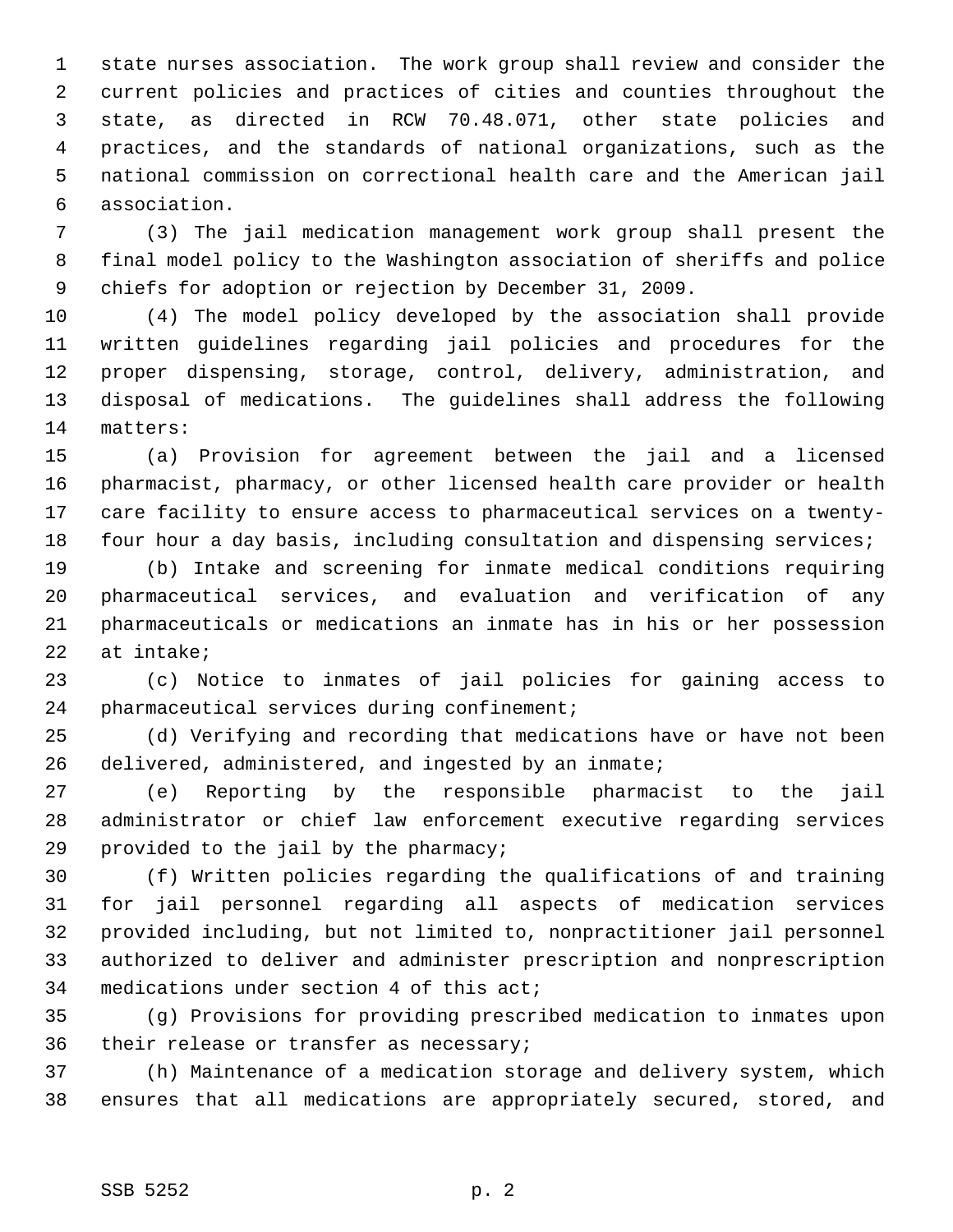1 regularly inventoried, and prohibits stocks of prescription medication 2 from being maintained within a jail without an on-site pharmacy, except 3 for the storage of medications to be delivered to a specific inmate as 4 directed by a licensed practitioner;

 5 (i) Ensuring that all medications requiring a prescription are 6 properly dispensed, labeled, packaged, and transferred only in 7 accordance with the direction from the pharmacist and applicable state 8 laws;

9 (j) Ensuring the proper disposition of unused medications;

10 (k) Maintaining proper and complete inmate files regarding all 11 prescriptions and administration of medications;

12 (l) Prohibiting the administration, distribution, delivery, or 13 dispensing of medication by inmates;

14 (m) Policies and procedures regarding nonprescription medications, 15 including how they are to be made available;

16 (n) Policies regarding inmate self-administration of prescription 17 and nonprescription medications and safeguards for preventing potential 18 abuse;

19 (o) Preventing the unauthorized use of medications by anyone other 20 than the intended patient;

21 (p) Providing for the routine review and renewal of medication 22 orders by a licensed practitioner with prescriptive authority to ensure 23 patient safety and appropriateness of medication;

24 (q) Providing for the right of an individual to refuse medication, 25 except as required by court order and of the right to informed consent; 26 and

27 (r) Any other policies or procedures deemed applicable by the work 28 group.

29 NEW SECTION. **Sec. 2.** A new section is added to chapter 18.64 RCW 30 to read as follows:

31 Nothing in this chapter or in any provision of law shall be 32 interpreted to invest the board with the authority to regulate or 33 establish standards regarding a jail as defined in RCW 70.48.020 that 34 does not operate, in whole or in part, a pharmacy or a correctional 35 pharmacy. This section does not limit the board's authority to 36 regulate a pharmacist that has entered into an agreement with a jail 37 for the provision of pharmaceutical services.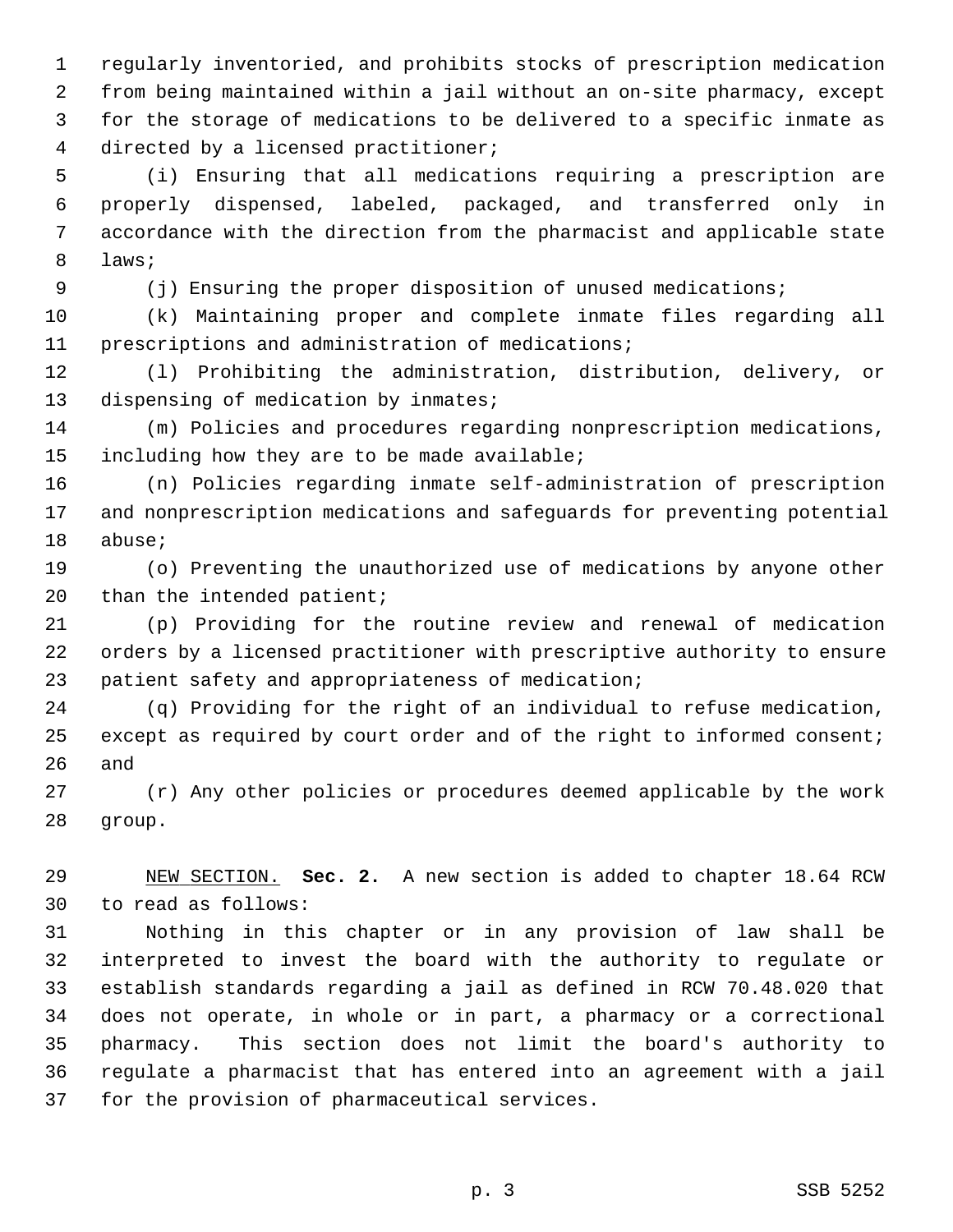1 **Sec. 3.** RCW 70.48.020 and 1987 c 462 s 6 are each amended to read 2 as follows:

 3 As used in this chapter the words and phrases in this section shall 4 have the meanings indicated unless the context clearly requires 5 otherwise.

 6 (1) "Holding facility" means a facility operated by a governing 7 unit primarily designed, staffed, and used for the temporary housing of 8 adult persons charged with a criminal offense prior to trial or 9 sentencing and for the temporary housing of such persons during or 10 after trial and/or sentencing, but in no instance shall the housing 11 exceed thirty days.

12 (2) "Detention facility" means a facility operated by a governing 13 unit primarily designed, staffed, and used for the temporary housing of 14 adult persons charged with a criminal offense prior to trial or 15 sentencing and for the housing of adult persons for purposes of 16 punishment and correction after sentencing or persons serving terms not 17 to exceed ninety days.

18 (3) "Special detention facility" means a minimum security facility 19 operated by a governing unit primarily designed, staffed, and used for 20 the housing of special populations of sentenced persons who do not 21 require the level of security normally provided in detention and 22 correctional facilities including, but not necessarily limited to, 23 persons convicted of offenses under RCW 46.61.502 or 46.61.504.

24 (4) "Correctional facility" means a facility operated by a 25 governing unit primarily designed, staffed, and used for the housing of 26 adult persons serving terms not exceeding one year for the purposes of 27 punishment, correction, and rehabilitation following conviction of a 28 criminal offense.

29 (5) "Jail" means any holding, detention, special detention, or 30 correctional facility as defined in this section.

31 (6) "Health care" means preventive, diagnostic, and rehabilitative 32 services provided by licensed health care professionals and/or 33 facilities; such care to include providing prescription drugs where 34 indicated.

35 (7) "Governing unit" means the city and/or county or any 36 combinations of cities and/or counties responsible for the operation, 37 supervision, and maintenance of a jail.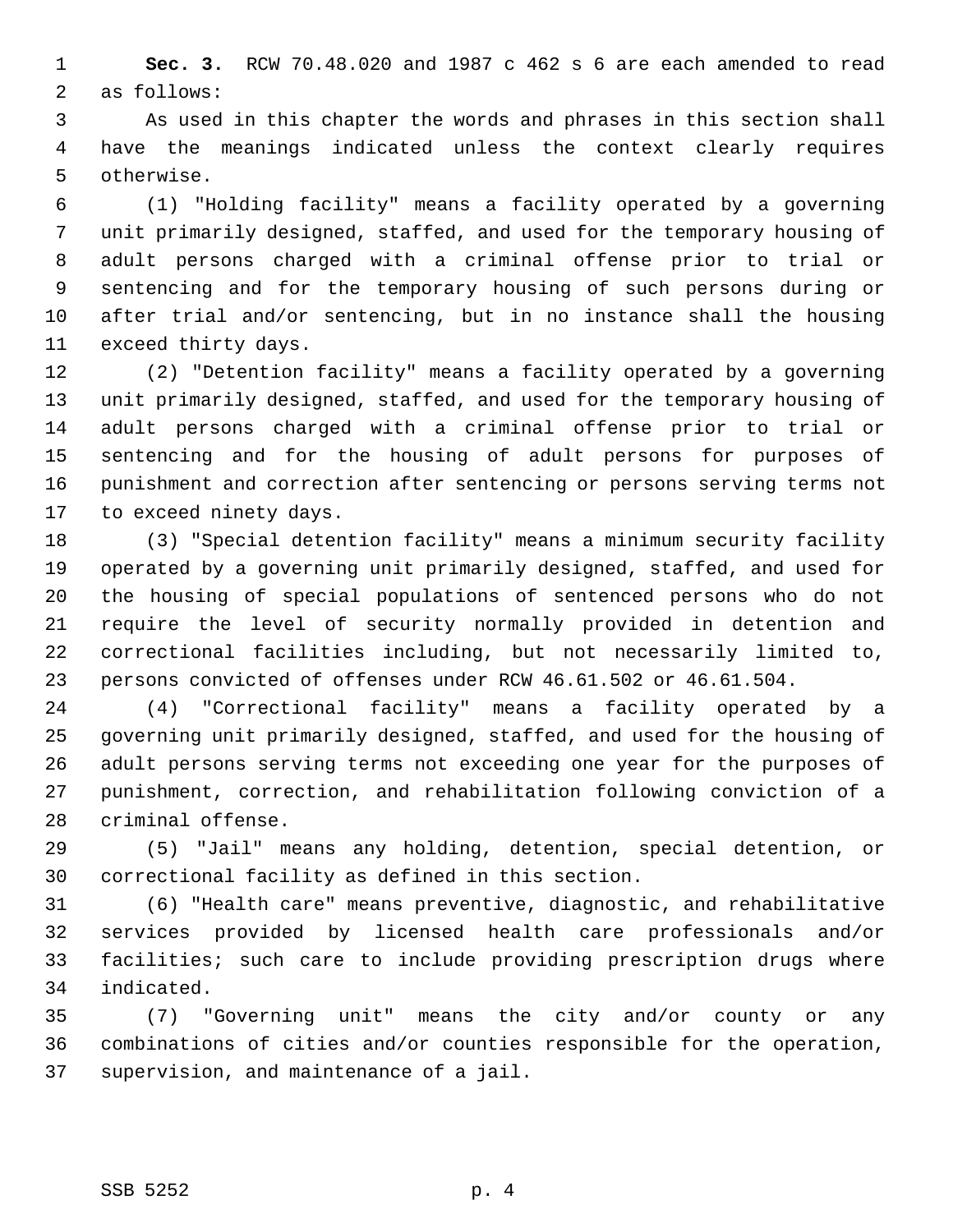1 (8) "Major urban" means a county or combination of counties which 2 has a city having a population greater than twenty-six thousand based 3 on the 1978 projections of the office of financial management.

 4 (9) "Medium urban" means a county or combination of counties which 5 has a city having a population equal to or greater than ten thousand 6 but less than twenty-six thousand based on the 1978 projections of the 7 office of financial management.

 8 (10) "Rural" means a county or combination of counties which has a 9 city having a population less than ten thousand based on the 1978 10 projections of the office of financial management.

11 (11) "Office" means the office of financial management.

 (12) "Medication assistance" means assistance rendered by nonpractitioner jail personnel to an inmate residing in a jail to facilitate the individual's self-administration of a legend drug or controlled substance or nonprescription medication. "Medication assistance" includes reminding or coaching the individual, handing the medication container to the individual, opening the individual's medication container, using an enabler, or placing the medication in the individual's hand.

 (13) "Practitioner" has the same meaning as provided in RCW 69.41.010.

 (14) "Nonpractitioner jail personnel" means appropriately trained 23 staff who are authorized to manage, deliver, or administer prescription and nonprescription medication under section 4 of this act.

 (15) "Administration" means the direct application of a drug whether by ingestion or inhalation, to the body of an inmate by a practitioner or nonpractitioner jail personnel.

 (16) "Drug" and "legend drug" have the same meanings as provided in RCW 69.41.010.

 (17) "Medication" means a drug, legend drug, or controlled substance requiring a prescription or an over-the-counter or nonprescription drug.

 (18) "Deliver" or "delivery" means the actual, constructive, or attempted transfer from one person to another of medication whether or not there is an agency relationship.

 NEW SECTION. **Sec. 4.** A new section is added to chapter 70.48 RCW 37 to read as follows: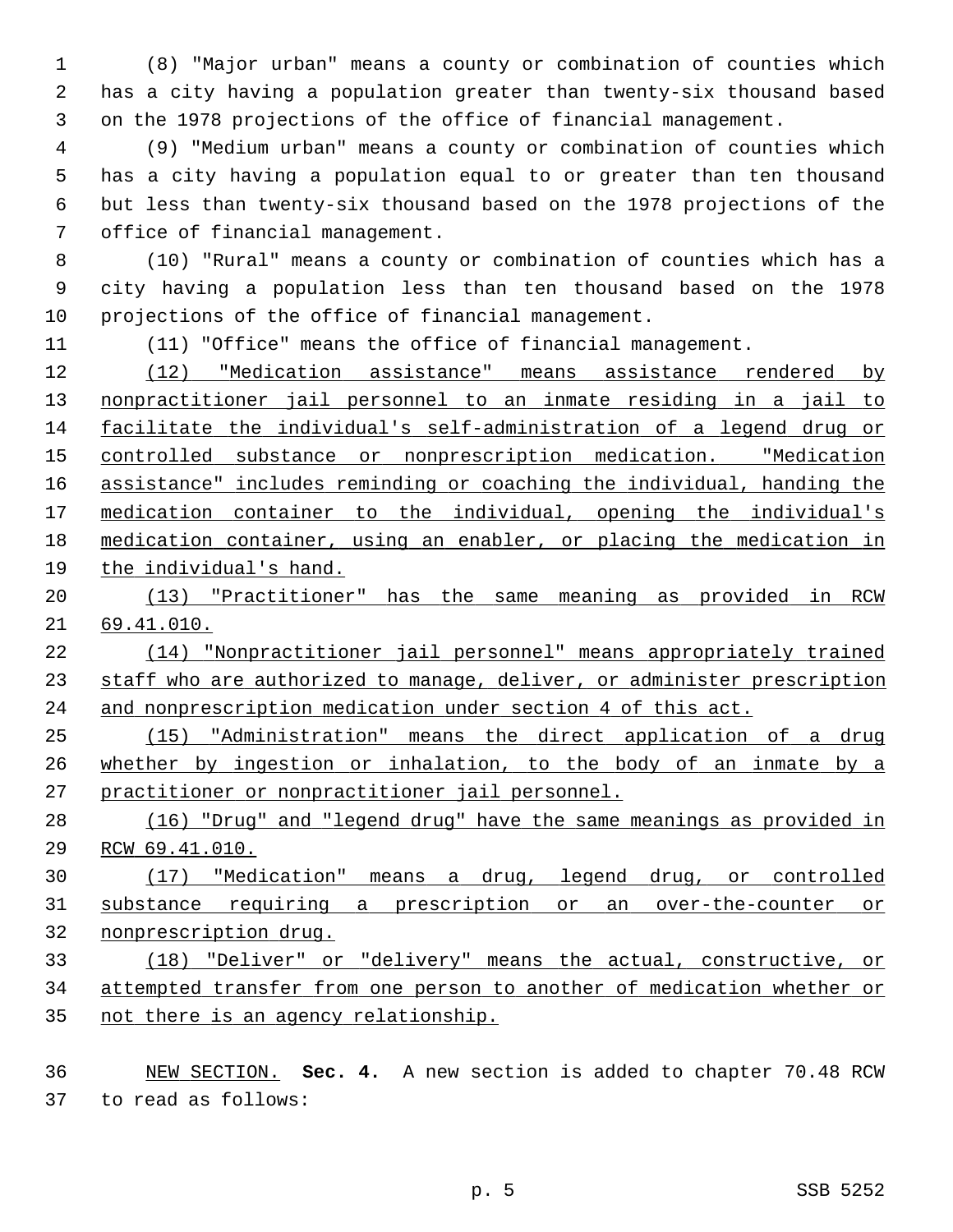1 Jails may provide for the delivery and administration of 2 medications and medication assistance for inmates in their custody by 3 nonpractitioner jail personnel, subject to the following conditions:

 4 (1) The jail administrator or his or her designee, or chief law 5 enforcement executive or his or her designee, shall enter into an 6 agreement between the jail and a licensed pharmacist, pharmacy, or 7 other licensed practitioner or health care facility to ensure access to 8 pharmaceutical services on a twenty-four hour a day basis, including 9 consultation and dispensing services.

10 (2) The jail administrator or chief law enforcement executive shall 11 adopt policies which address the designation and training of 12 nonpractitioner jail personnel who may deliver and administer 13 medications or provide medication assistance to inmates as provided in 14 this chapter. The policies must address the administration of 15 prescriptions from licensed practitioners prescribing within the scope 16 of their prescriptive authority, the identification of medication to be 17 delivered and administered or administered through medication 18 assistance, the means of securing medication with attention to the 19 safeguarding of legend drugs, and the means of maintaining a record of 20 the delivery, administration, self-administration, or medication 21 assistance of all medication. The jail administrator or chief law 22 enforcement executive shall designate a physician licensed under 23 chapter 18.71 RCW, or a registered nurse or advanced registered nurse 24 practitioner licensed under chapter 18.79 RCW, to train the designated 25 nonpractitioner jail personnel in proper medication procedures.

26 (3) The jail administrator or chief law enforcement executive shall 27 seek input from one or more pharmacists, licensed physicians, or nurses 28 in the course of developing the policies described in subsections (1) 29 and (2) of this section. A jail shall provide the Washington 30 association of sheriffs and police chiefs with a copy of the jail's 31 current policies regarding medication management.

32 (4) The practitioner or nonpractitioner jail personnel delivering, 33 administering, or providing medication assistance is in receipt of (a) 34 for prescription drugs, a written, current, and unexpired prescription, 35 and instructions for administration from a licensed practitioner 36 prescribing within the scope of his or her prescriptive authority for 37 administration of the prescription drug; (b) for nonprescription drugs, 38 a written, current, and unexpired instruction from a licensed